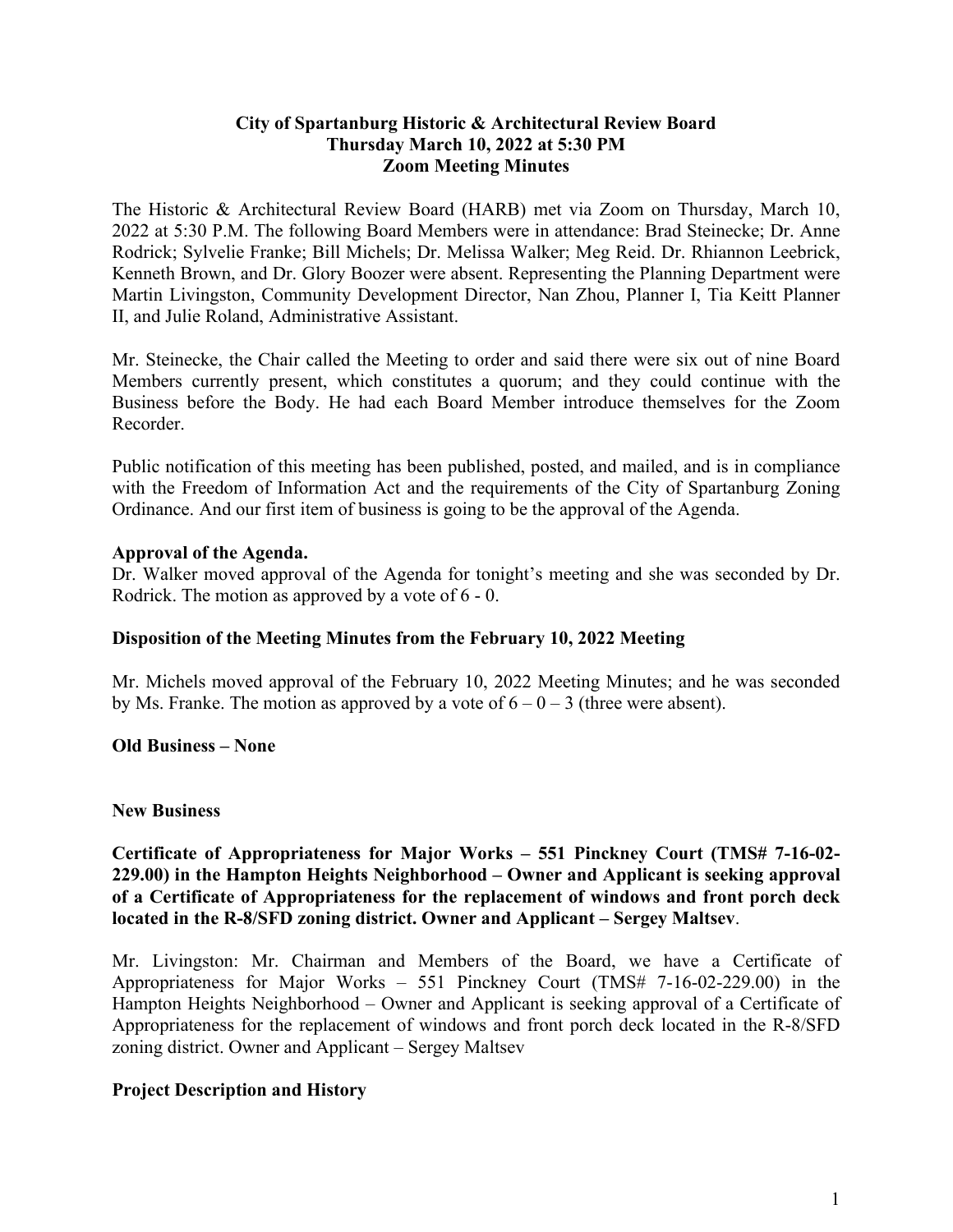The project site is located on an approximately 7,772 square foot lot at the Hampton Heights Historic District. The site is located at the east side of Pinckney Court. The site currently contains one single-family home that was constructed in approximately 1927. This residential structure is a wood-framed bungalow built over a painted brick crawlspace foundation, with asphalt shingle roof. The owner/applicant has requested to replace the windows with energy efficient double pane windows. The owner has also requested to replace the porch floors with 6 inch wood boards.

## **Analysis**

### *Zoning Ordinance and Historic Design Manual Consistency*

The project site is located in the Hampton Heights District which has design guidelines for development. These guidelines are outlined in the Design Manual for the City of Spartanburg Historic Districts and Landmarks. The purpose of the Manual is to provide property owners guidance for the preservation and protection of historic and architecturally valuable districts and sites in the City. The project is also subject to Section 510 of the City's Zoning Ordinance, Historic Preservation. This section allows the Board to review applications involving historic structures and districts and issue a Certificate of Appropriateness subject to the Standards listed in the Ordinance.

Staff received this request after a report of the removal of the original wood windows from the property. The Building Inspections office issued a stop work order and the contractors were required to meet with City Planning staff to obtain a Certificate of Appropriateness (COA) for Major Works. Staff met with the owners of the property after the COA application was submitted. Staff indicated to the owners and contractors that the windows were removed without the benefit of a COA. Staff indicated that the original request to keep the vinyl windows now installed would receive a denial recommendation from staff and a denial by the Board. Staff also indicated that a Lis Pendens making any future purchasers of the property aware of the property would be filed with the Spartanburg County RMC office. Staff discussed the window requirements as well as the other requirements to bring the property into compliance with the City ordinance.

### **Summary**

The project does not meet all the required standards for historic districts, and the findings for approval of the Certificate of Appropriateness are attached. Staff recommends denial based on the Findings listed below and the attached Conditions of Approval.

### **Findings**

Certificate of Appropriateness, Section 510.6 (C)

*1. The character and appropriateness of the design –*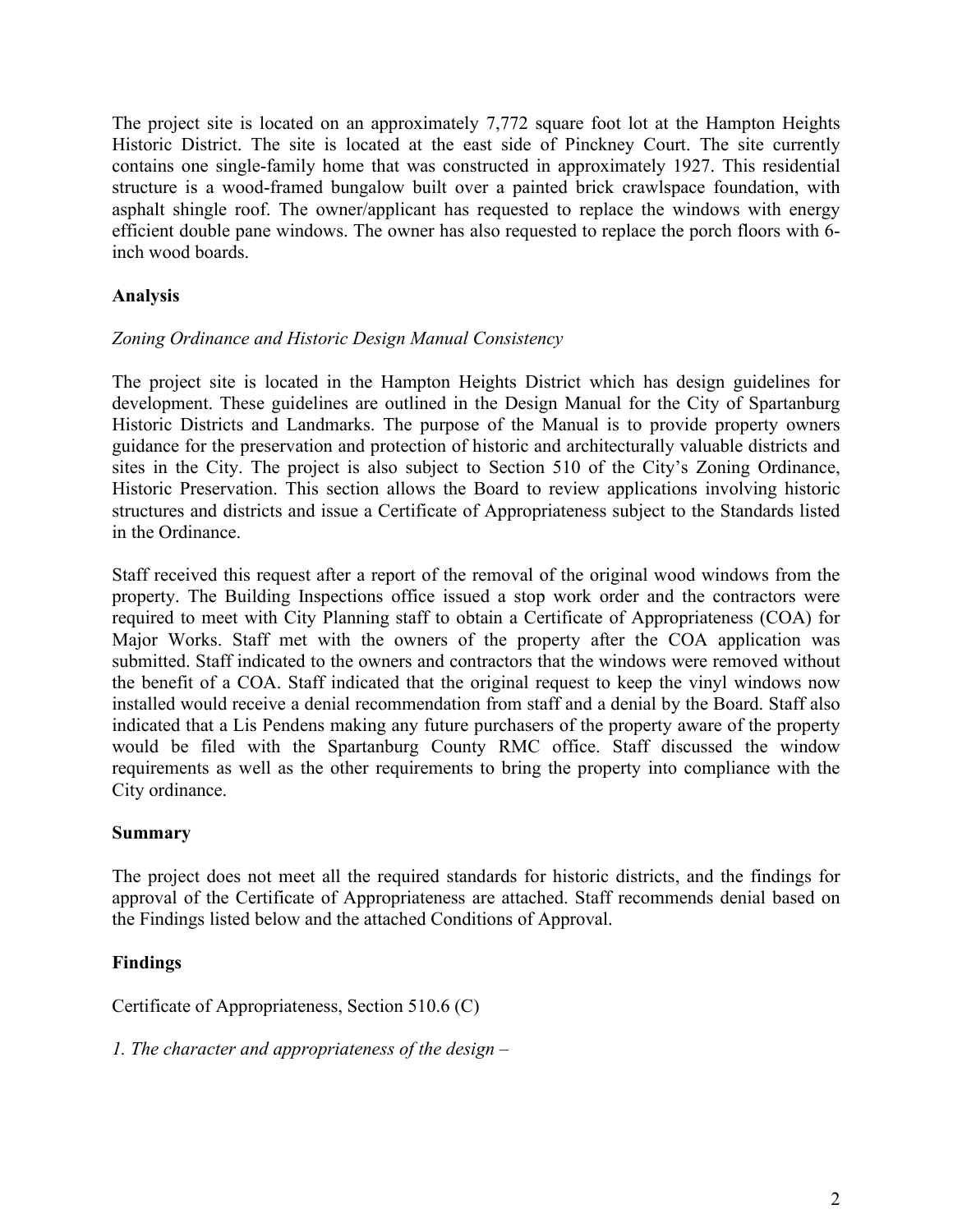The existing wood windows and trim were removed in violation of the City of Spartanburg's zoning ordinance and without the benefit of a Certificate of Appropriateness (COA). The request to replace the existing tongue and groove wood porch decking would not be in compliance with the zoning ordinance and historic requirements.

## *2. The scale of the buildings –*

The scale of the building will remain the same and there will be no change to the scale and frame of the structure.

# *3. The texture and materials –*

The existing vinyl windows are not consistent with the previous wood single pane windows that were in structure. The existing wood decking is consistent with other texture and materials found in the neighborhood and should not be replaced with other types of wood decking.

*4. The relationship of such elements to similar features of structures in the immediate surroundings –*

The vinyl windows do not meet similar elements of the neighborhood and were removed in violation of the City's zoning ordinance. The existing tongue and groove front porch decking boards are consistent with other similar features in the neighborhood and should not be removed expect repair or like for like materials.

### *5. If the property is in a Historic District, the extent to which the alteration or construction would be harmonious with the Historic District –*

The existing vinyl double pane windows are not consistent with or harmonious with the Hampton Heights Historic District. The existing wood porch floors are consistent with and harmonious with the Hampton. And now I'll share my screen and go through the PowerPoint. Can everyone see my screen?

### Mr. Steinecke: Yes.

Mr. Livingston: Okay. This again, the property is located at 551 Pinkney Court. The property is at 551, which is a cul-de-sac and it's mid-block between south Hampton Drive and the end of the cul-de-sac east of Pinkney Court. Here's a zoning map of the site. This is a photograph of the existing property as it stands now. These windows are vinyl windows. You can see the shutters were removed. And then also these are vinyl windows, double pane vinyl windows with metal inserts. This is a photo of the house prior to the removal of the windows. These were four over one, wood pane single pane windows.

This is a photo of the street, across the street, just the photo of the street where the existing property is located. This is a brick, a home, and then this home is boarded up. And this is the existing property. These are the wood that, wood tongue and groove boards. They're about two to three inches wide, and the owner was requesting to replace the deck boards and would like the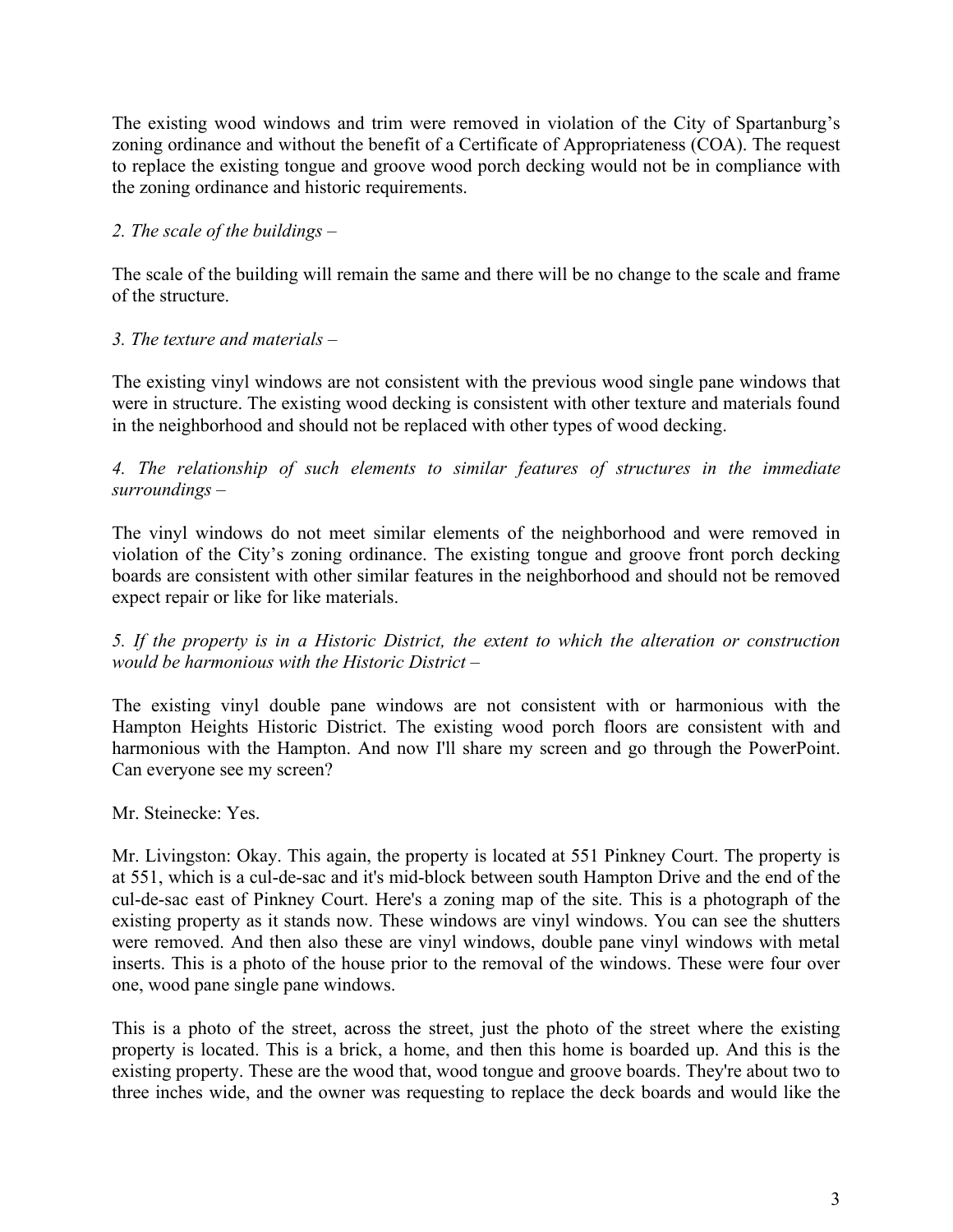Board to also consider another option, but we'll discuss that as well. These are the windows. There are 11 windows on the front and side that need to be replaced. I think there's about two double windows, but a total of 11 windows need to be a single pane wood windows. This is a single window. And again, this would be authentic divided lite, wood, single pane windows. Now let's see questions the Board may have.

Mr. Steinecke: Thank you, Martin. I think most of us on the Board have been through several of these cases where we've considered windows. So I don't know that there are going to be any questions from the Board for you, but if anybody would like to ask a question, go right ahead. If not, we can allow the applicant to speak to us if they'd like to do so. If you're interested in speaking and adding anything to this, you're welcome to do so, but I'm going to swear you in so that if you promise to tell the truth, you can proceed.

Mr. Livingston: Mr. Maltsev or Edward is online and can speak.

Mr. Andriychuk: How are you doing guys?

Mr. Steinecke: Hello.

Mr. Andriychuk: So yeah, I mean, we understand that we cannot use plastic windows, I mean, what's the suggestion you guys have? I mean, what can we do there?

Mr. Steinecke: Well, so as this has played out for other homes, including a house, not so long ago, directly across the street, we've had those folks either keep their original wooden windows, or to replace with single pane, single divided light windows that match the original in configuration and size and materials. Just as Martin has said. And that's a standard that's done throughout the two historic districts in the City, Hampton Heights being one of those.

Mr. Andriychuk: I mean, I there's a house to the left across the street with plastic windows if I'm not mistaken.

Mr. Steinecke: That's right. So the historic district for the neighborhood was created in the late 1990s. And so there were some changes that occurred prior to that designation, but in the past, many number of years, it's been a very consistent approach that the Board has taken to really insist on windows that match the original type to conform to the historic district standards.

Mr. Andriychuk: So let's say if we remove windows from the other project, old windows, restore them and put it in here, is that going to work?

Ms. Andriychuk: Are they single pane?

Mr. Andriychuk: Yeah, they're single pane. Because we have different projects in the City, but with a single pane windows, like the old side windows. So if we restore them and bring it in here, and just install them, is that going to work?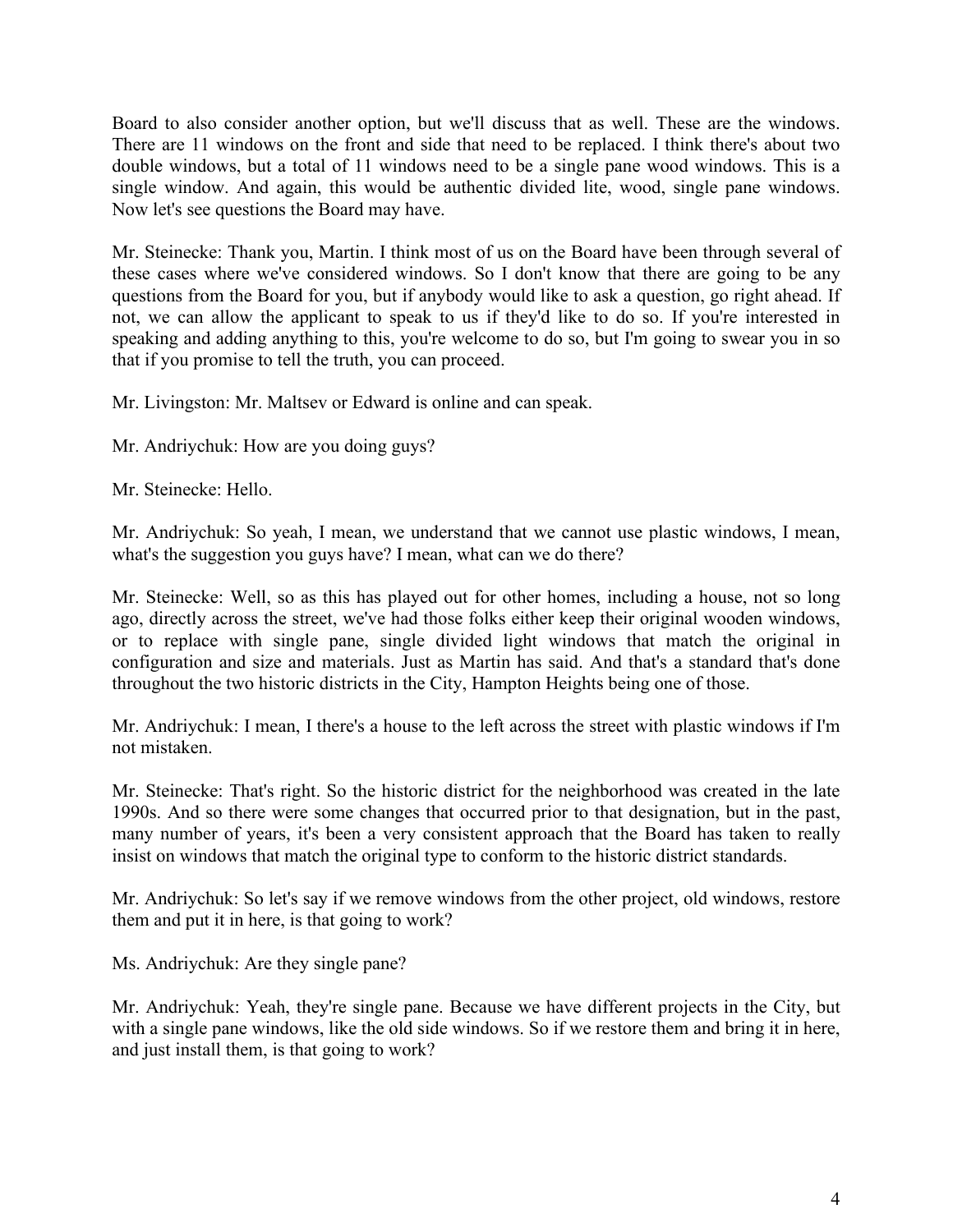Mr. Steinecke: Martin might be able to speak to that better, but as long as it matches the way the original ones were done. So these are four over one windows with the sort of vertical…

Mr. Andriychuk: So you got to do the same exact window or we can do the grids type of window?

Mr. Steinecke: Same exact is how we've done this in the past.

Mr. Maltsev: It must be like the same windows on the front or it should be like on the sides too?

Mr. Steinecke: It's anything that's visible from the street. So we can't say what changes you might make regarding windows to the back of the property. But if it's visible from the street, that's how the guidelines... that's what we have control over.

Mr. Andriychuk: What about the porch? The dining room?

Mr. Steinecke: That's right. So Martin mentioned, so the way that the application that you filled out is, you're trying to have those changed to a difference-

Mr. Andriychuk: Yeah. It's really hard to find three by one tongue and groove right now. Hello?

Mr. Steinecke: Hey, That's right.

Mr. Andriychuk: Because most of the stores here is at six by one, tongue and groove right now. I mean, I can't really find to be honest with you, even four by one. So, is there any way we can... I mean, we can replace the whole porch, tongue and groove, but into a six-inch one.

Mr. Steinecke: That's right. I wonder if... so we have a couple of folks that are on the Board that have some construction experience, and renovation experience. So I wonder if anybody else that's on the Board might be able to speak to materials that are available or your experience with this.

Mr. Michels: Brad, most everything's available. You just have to wait for it. I mean, that's, I'm even like Lowe's has got the three-inch tongue and groove, and I'm not sure Edward, if you know the exact width of those boards. I'm not sure what they are, but they're available. So sometimes there's a wait for it. I know when I did mine on Hydrick, we had a, they didn't even make the size anymore. So we had to have them custom cut, which is a very expensive, unfortunately. Yeah. But it's available. You just have to wait, you can't get it overnight. And, Edward, were you looking at one by six using decking boards? Like for, for a deck? Is that the type of boards you were looking at?

Mr. Andriychuk: Yeah, they are tongue and groove, but you know, like for little stairs right now, the tongue and groove one, they come six by one.

Mr. Michels: All right. I've seen those. Yeah, they also…they're a beveled on the edges?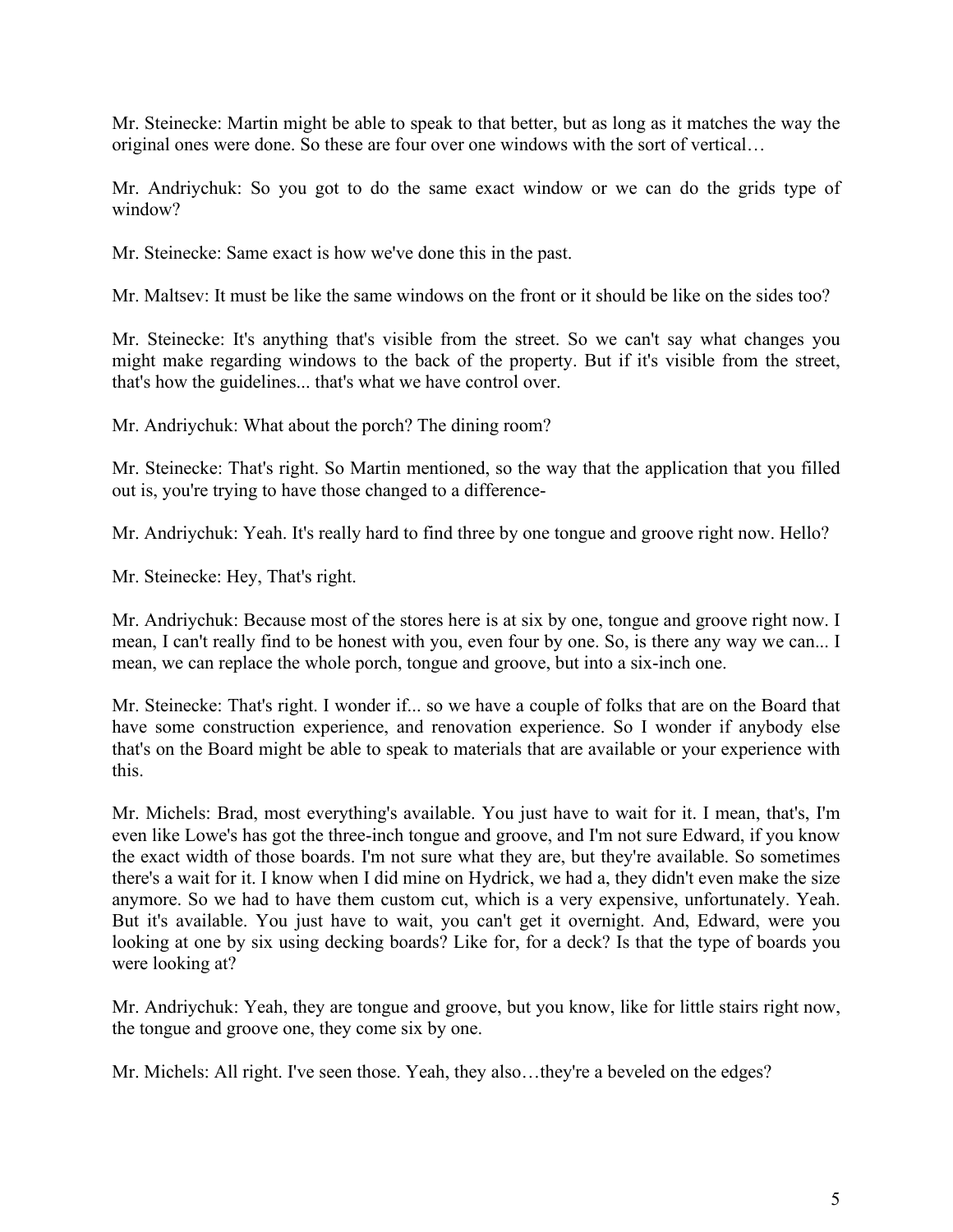Mr. Andriychuk: Yeah. The standard... the stuff that they use right now, there is no tongue and groove they just have beveled edge and just bundled together. You know what I mean?

Mr. Michels: But yeah, that's a decking board. That's a big negative on a decking board.

Mr. Andriychuk: Yeah, want to go original, then the only thing we have right now in stock is one by six tongue and groove.

Mr. Michels: Yeah, like I said, and I'm saying that they do have that one by six beveled at Lowe's sales is... the tongue and groove is beveled on the edge, which also is not historically accurate. You might have to order the stuff; you might have to wait on it. If you're going to replace the whole thing, or if you're just going to fill in. So you might have to order some to get it. Like I said, I don't think Lowe's has that in stock right now. Last time I was in there, I didn't see anything. And I'm not sure that asked Martin on the width of it. If you're replacing the whole thing, I know most of the houses have two inch... I personally would have not had an objection to three and a quarter inch, tongue and groove. It's visually about the same, but a six-inch board... with the six-inch boards I'm aware of, or a beveled edge board and that board is not consistent with what's in the neighborhood, as far as I know what was original to the neighborhood. But you may just have to order it

Mr. Andriychuk: if I get you guys some samples.

Mr. Michels: I think that's something that Martin staff would look at and would either give you a "Yes" because it was close enough, they felt comfortable with it. If they weren't sure or comfortable enough that they would come back to us again with that.

Mr. Andriychuk: Gotcha. Okay. Okay.

Mr. Steinecke: That's right. And when we switch to the Board deliberation part of this, we can, as a Board discuss, what we see as being the critical features for flooring on porches. I think that there might be a little bit of flexibility there. There's a lot less flexibility as it comes to windows though. That's really a feature that's been…

Mr. Andriychuk: The window is going to be the hardest one. Yeah.

Mr. Steinecke: Yeah. Well, are there any other board members that have questions for the applicants or the representatives? Okay, hearing none, we'll close that portion of the meeting, and then we open this up to public comment. Are there any members from the public who would like to speak regarding this matter?

Mr. Livingston: No raised hands or items in the chat, Mr. Chairman.

Mr. Steinecke: Okay, we'll give them just a moment longer in case they're pressing at their phone, trying to get the button to work or something. Okay, hearing none, we will close the public comment and move to Board deliberation. So, Bill, you were saying that you have a level of comfort with things flooring that might not exactly match the width of the original. As far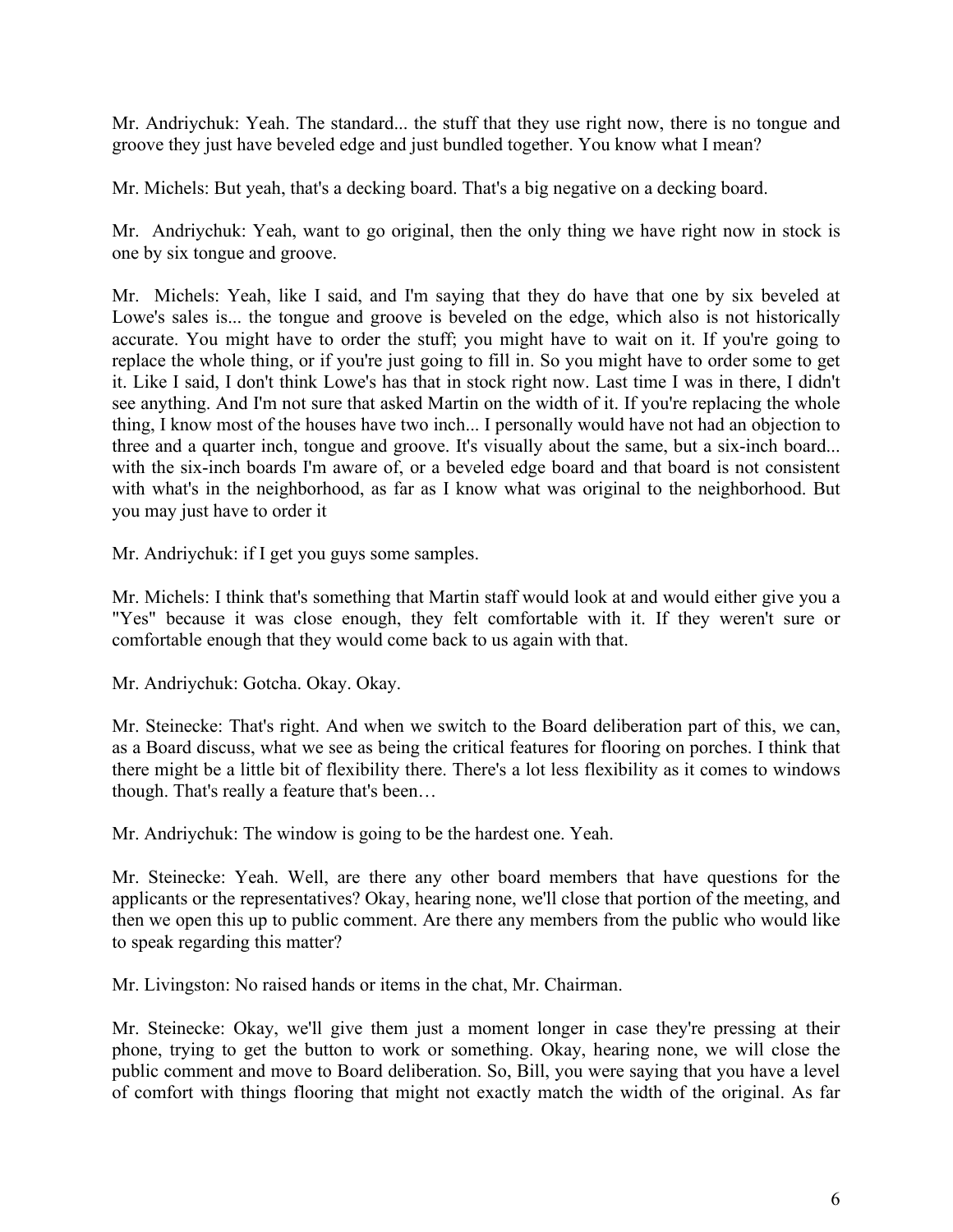as…My personal feeling on it, the critical elements to a porch floor are that it's a smooth top surface, and that it's tongue and groove. The width of the boards I see as being a bit less of a matter than it being a smooth surface that's easy to sweep and looks more or less like interior flooring, except that it might be painted. I guess, at a certain width, it starts to look strange. But I don't know that the three-inch, four-inch, I don't think that there's too much of an issue with going to that sort of a size, from my personal point of view. Any of y'all have other opinions about that you'd like to share?

Mr. Michels: Brad, I'm with you on that. Most of this stuff is two to three inches wide. Two to three, and a quarter inches wide. The only six inch I'm familiar with, is got a beveled edge on it which means it would not be smooth, like you're saying to have a smooth surface. So, I think if we're talking tongue groove, porch flooring, that would be non-beveled, flat and easy to sleep. And that's where I am on that too.

Mr. Andriychuk: Like arcade type of wood thing. Right?

Mr. Steinecke: I'm sorry, I couldn't quite hear your comment there.

Mr. Andriychuk: Like a... arcade looking wood floor type of thing? Like the solid wood floor, two, three inch solid wood floor tongue and groove?

Mr. Steinecke: That's right. Similar to interior floor, but just a smooth surface. That's I think what Bill and I are saying. Hearing back again from other Board members. Are there any folks who feel differently than that? Who feel that the width is a more critical or there's some other feature that we ought to be mindful of?

Mr. Reid: No, I agree that this feels like something where we can say within that range of sizes, as long as it has the features that we've mentioned. It seems like something that staff could approve with a sample that he brings in.

Mr. Andriychuk: Okay.

Mr. Steinecke: I agree with that. Okay, well then, it seems like we're at a consensus about regarding the flooring. Are there any opinions from the board regarding the windows?

Dr. Walker: I think that the guidelines are pretty clear about replacement with true divided lite wood windows, like for like, and certainly windows from another old house that had been restored, single pane, true divided light would be fine, but they need to look like what was there. And that would be consistent with what we have required of all the other homeowners who have come before us, since I've been on the board.

Mr. Steinecke: Sounds right to me. I see on Craigs' list and Facebook marketplace frequently, old wood windows that are single pane on there that people usually market for greenhouses. But many of those might be of the sizes and configuration and can be gotten for very inexpensively. But this is... Melissa, it sounds like what you're saying...you know, this is consistent with how we've handled these cases for a number of years now. So I think that we've got a pretty firm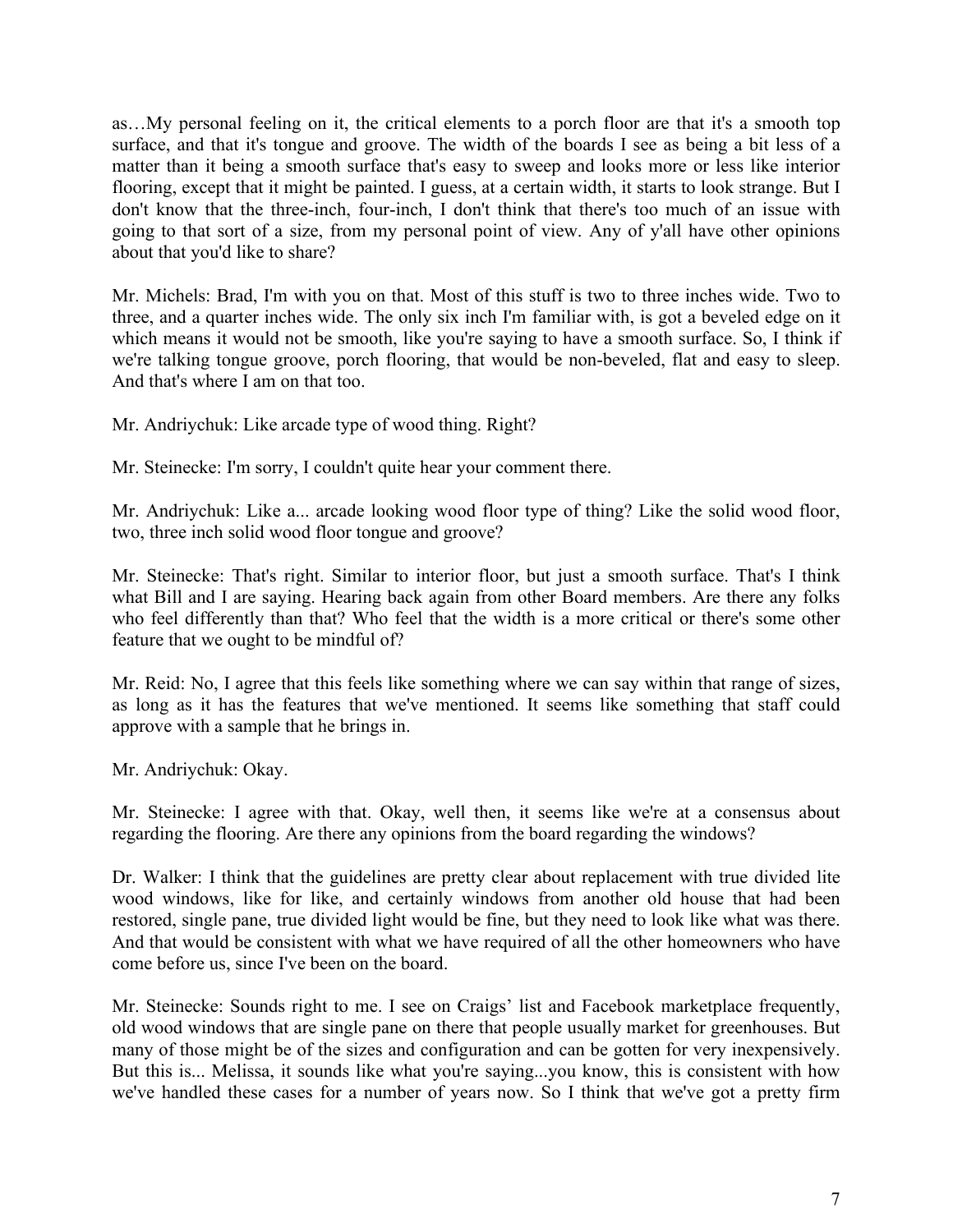precedent in how we've treated wooden windows in the neighborhood. Well, if anyone else has any comments you're welcomed to make them, otherwise, we can entertain a motion regarding the certificate of appropriateness in front of us.

Mr. Andriychuk: What's, what's the timeframe we have here on the windows?

Mr. Steinecke: Martin, you might be able to speak better to that.

Mr. Livingston: There is no timeframe on the windows. I would recommend you get it... The COAs would probably be a minor COA, because you're replacing it with like materials. So, you would… the COAs have a six-month limit on them. So if you apply for one today, and you didn't get a building permit within six months, then you'd have to get another one. So, I would recommend that you plan it where you know within that six month period, you're going to be requesting a building permit and installing the windows. The building permits only last for about six months. Then you can request an extension. And once you have it, have the permit, you can request an extension from the Building Official.

Mr. Andriychuk: Yeah, we already put a permit for inside, but... because the outside's going to be separate permits. So-

Mr. Livingston: Yeah, you'll need a permit to install those windows. You can take them out without a permit, but you'll need it to install them.

Mr. Andriychuk: Got you. Another question I have, under AC, I think we spoke before. Can we put…units or it's only the central unit there?

Mr. Livingston: You could do whatever you need to do with the AC units. The Building Official will control that and let you know what's required.

Mr. Andriychuk: Got you. Okay.

Dr. Walker: Because window air conditioning units are not a permanent change to the appearance of the structure, that's why it doesn't fall in our purview.

Mr. Andriychuk: I got you.

Ms. Reid: Brad, these are contained on one single... these would be one motion for both the porch and the windows?

Mr. Steinecke: That's how the COA is written. We can phrase that motion to allow for staff determination on the flooring and approve or deny the other part of it. Meg was that you beginning to make a motion?

Ms. Reid: No, multi-part motion is always freak me. Okay, so motion to leave it to staff determination on the flooring, as long as the flooring, that samples that are provided by the homeowner/applicant are tongue and groove, and the width does not matter so much I think. And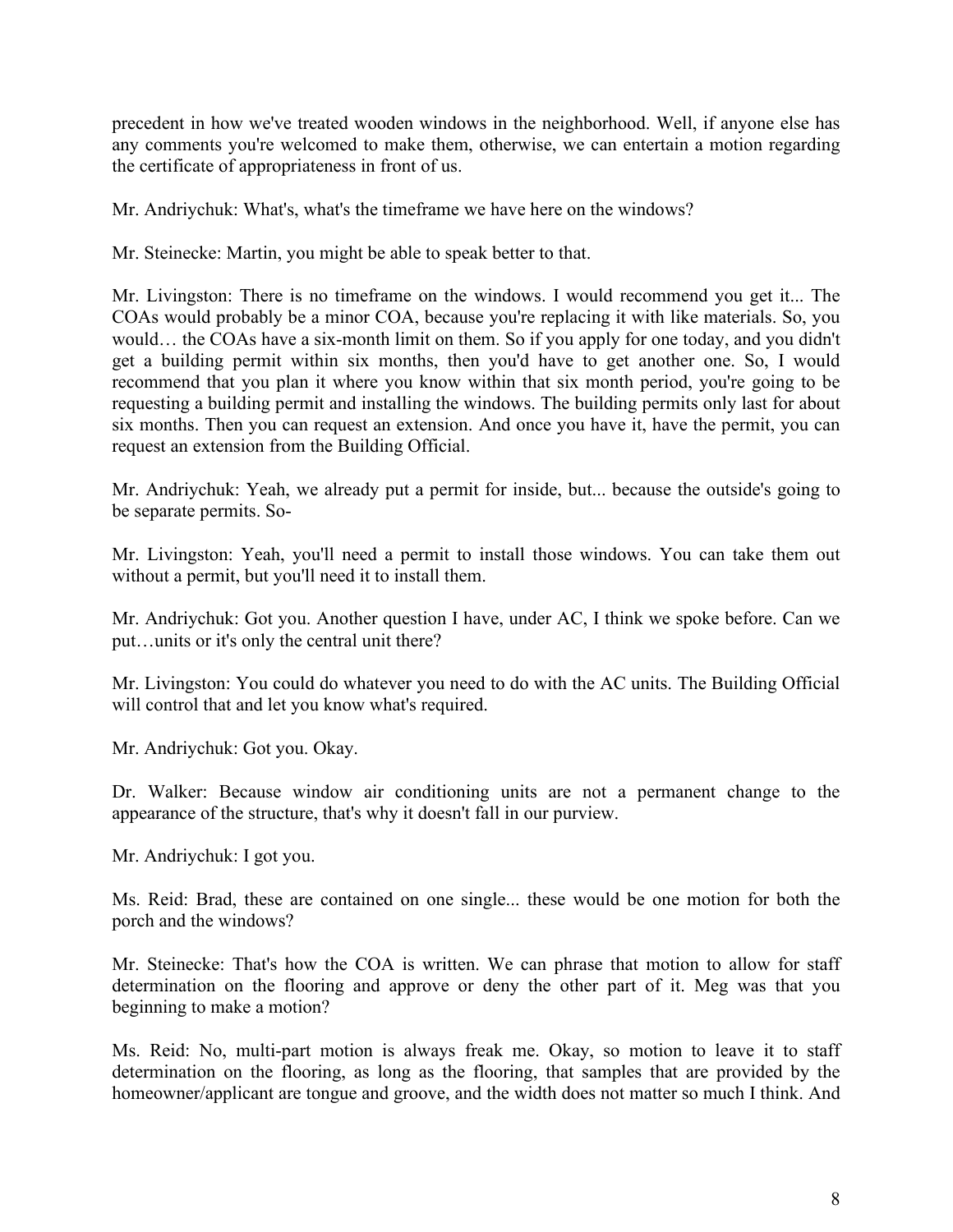then I don't know what the second... I'm not sure what the second part of the motion is. It sounds like we are... yeah, no, sorry, I don't have…

Dr. Walker: I think we're denying the windows portion of the motion of the COA.

Mr. Steinecke: That's right. That sounds what the consensus of the Board as I've heard it. So the motion is to deny the COA as written to request the change to vinyl windows, but to allow staff to make a determination regarding the flooring so long as it is consistent with the discussion, that being that it's a smooth surface on top, and that it's tongue and groove.

Ms. Reid: I had a long day, and that was not going to happen today.

Mr. Steinecke: That's fine. Hopefully those minutes can reflect that... So, Melissa, if you're comfortable with taking those words that you articulated part of, and I think we flushed out the rest of it. Do we have a second?

Dr. Rodrick: Second.

Brad Steinecke: Very good. All right. So all those in favor, please say "Aye."

Group Board Members: Aye.

Mr. Steinecke: Are there any opposed? No. So we have a unanimous consensus on that. All right, thank you very much for your attendance. And I hope that we can have this matter resolved for you and that you'll be able to get back to the rest of the work on the home that you're attempting to do.

Ms. Zhou: Mr. Chairman, this is Nan. Can I speak up for a moment please?

Mr. Steinecke: Sure. Go ahead.

Ms. Zhou: Okay, so as staff member in the Planning Department, we receive requests or inquiries about the window replacement from time to time. And then I've been receiving phone calls or emails asking about like the window replacement. And what I can see from the chat right now, Mr. David Lerman, he says that "Please discuss the lack of energy efficiency with old windows." So, from time to time, people are asking "Our windows are far beyond repairing and we really wanted to replace that." And then they were asking about the standards of the windows. And after I told them about the Board preference or the standards written in the documents, people were almost... they would say, "Wow, this type of window is very hard to find, and they don't know where and how they're able to find this type of window that is like a single pane and true divided light." So as a Board, or does any of the Board Member that you feel like... is there any way that... do you have a valid contractor or someone that for us to provide for the residents who really to maintain their house as it is, or may I allow to say that, is there any way that in the future that maybe the standards of a window will be changed? I'm really curious as well. Because people are always say "Well, those type of window is not efficiency, like energy efficiency, that those type of windows are really hard to find." So as Board Members,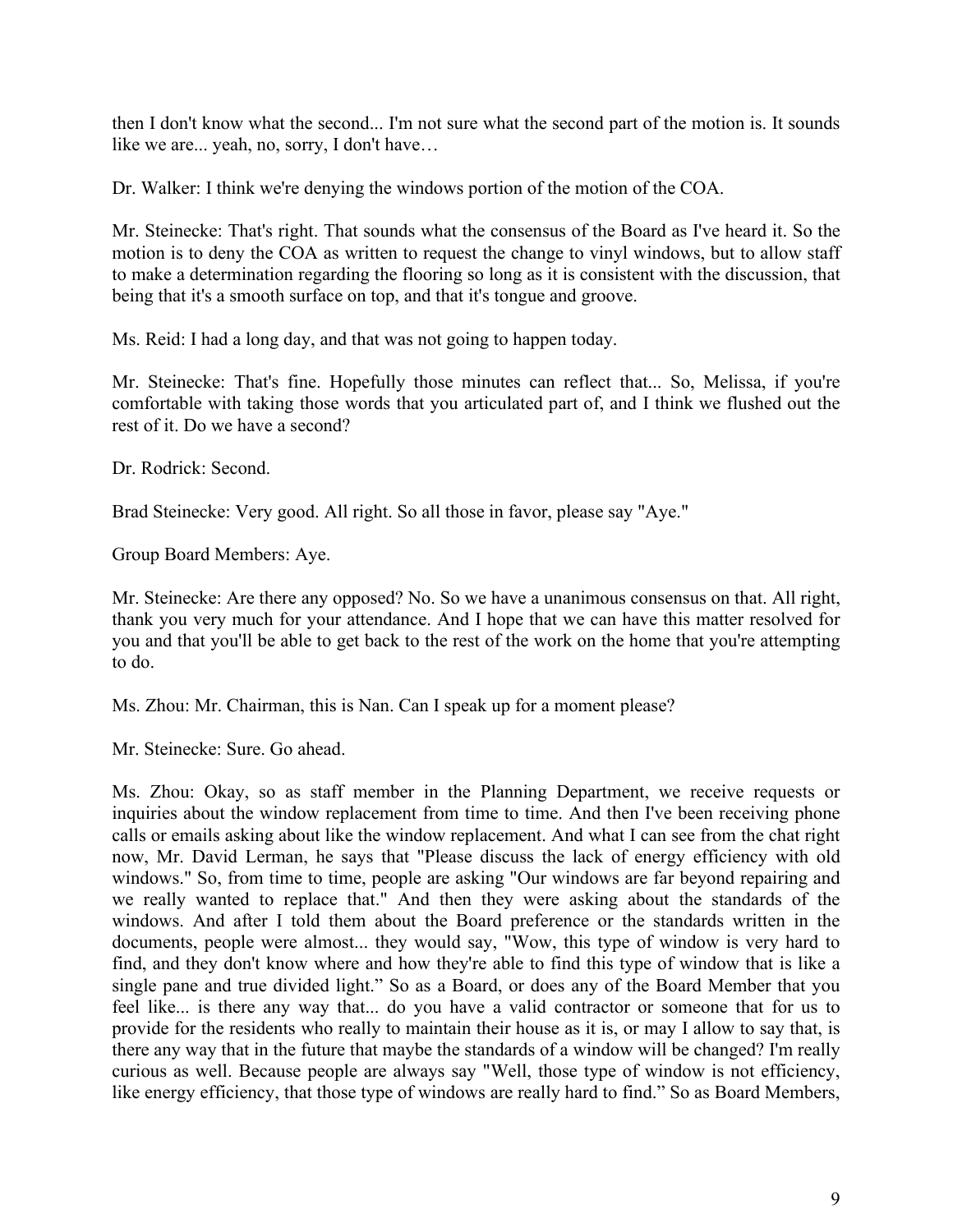how would y'all discuss or deal with that in the front? Because we are the people who will tell the residents what type of window that y'all are looking for, so that they can go for that type of window where they would see what they can do. I'd like to hear your answer.

Mr. Steinecke: That's right. Well, I'll let other Board Members who have had experience with their own windows, speak to this as well. But from mine, and then just generally speaking, if repair is at all possible, which in many many cases, it is, these older windows are often quite able to be repaired. And it takes a lot. A real bad rot in the frame for it to get to the point where it can't be repaired. So that's the first preference. The other is... and I have had a window that had a bottom rail that was so badly deteriorated that it had to be taken out. And I was able to get that wooden frame milled. I took it to Brock Construction on Union Street, and they have a wood mill there, where they were able to match the profile and create a new rail to substitute in that one piece of the sash. And then I had the glass taken out before, and put the original glass right back in. So really there was only one piece of wood that got replaced in it, and the rest of it is all still original. As far as energy efficiency goes, storm windows are an option, and that's something that can be removed or changed later on, that can be approved at a staff level as a minor COA. And that does a great deal for energy efficiency. I have storm windows on my house, along with the original single pane windows, and whenever I get my power bill, I get a little chart that talks about energy efficiency. And mine, within the chart that they've calculated, is way more energy efficient than the standard home is. So that's people talk about the energy efficiency of windows, but really you're losing more heat from your ceilings than you are out of windows, as long as they're good and tight. So that's the main point that I'd make about energy efficiency with original windows. Also, there's an energy cost in making new windows. So if you're talking about overall environmental impact, making new windows has a big consequence and vinyl windows also don't last nearly as long as the original windows. So you are in a situation if you change out vinyl windows, that in 20, 30 years, you're likely going to have to change them again. But these wooden windows, as long as they're... the simple, easy, homeowner kind of repairs can be done to them and are done to them, then they'll last a century or more. Are there other Board Members that want to speak to those points or have experience with their own windows?

Dr. Walker: I would add that certainly some of the budgets window contractors probably don't normally sell true divided light single pane wood windows, but the larger contractors like Neely's windows and doors do have access to those suppliers and can order windows like that.

Ms. Reid: And I was going to say, if you look back in the minutes, you'll see a lot of cut sheets for Anderson and other brands that do these windows that have been approved. So, I would suggest maybe you guys could pull the ones that have been approved by us and have those kind of available for people who ask. I know that the lead abatement material's down from me. I think that was a full wood windows. And they look very nice, they're putting them in right now. And I know they provided a sheet for the actual sales info, with the model number and everything. So-

Ms. Franke: And there's the other option is what Brad was saying is there are a lot of people who don't live in a neighborhood that's protected. And they will change their windows, and they'll put that on Facebook marketplace. And sometime you'll have to go and pick them up yourself, but that's really like for like. And that's... I mean, we've been pretty successful looking at that. You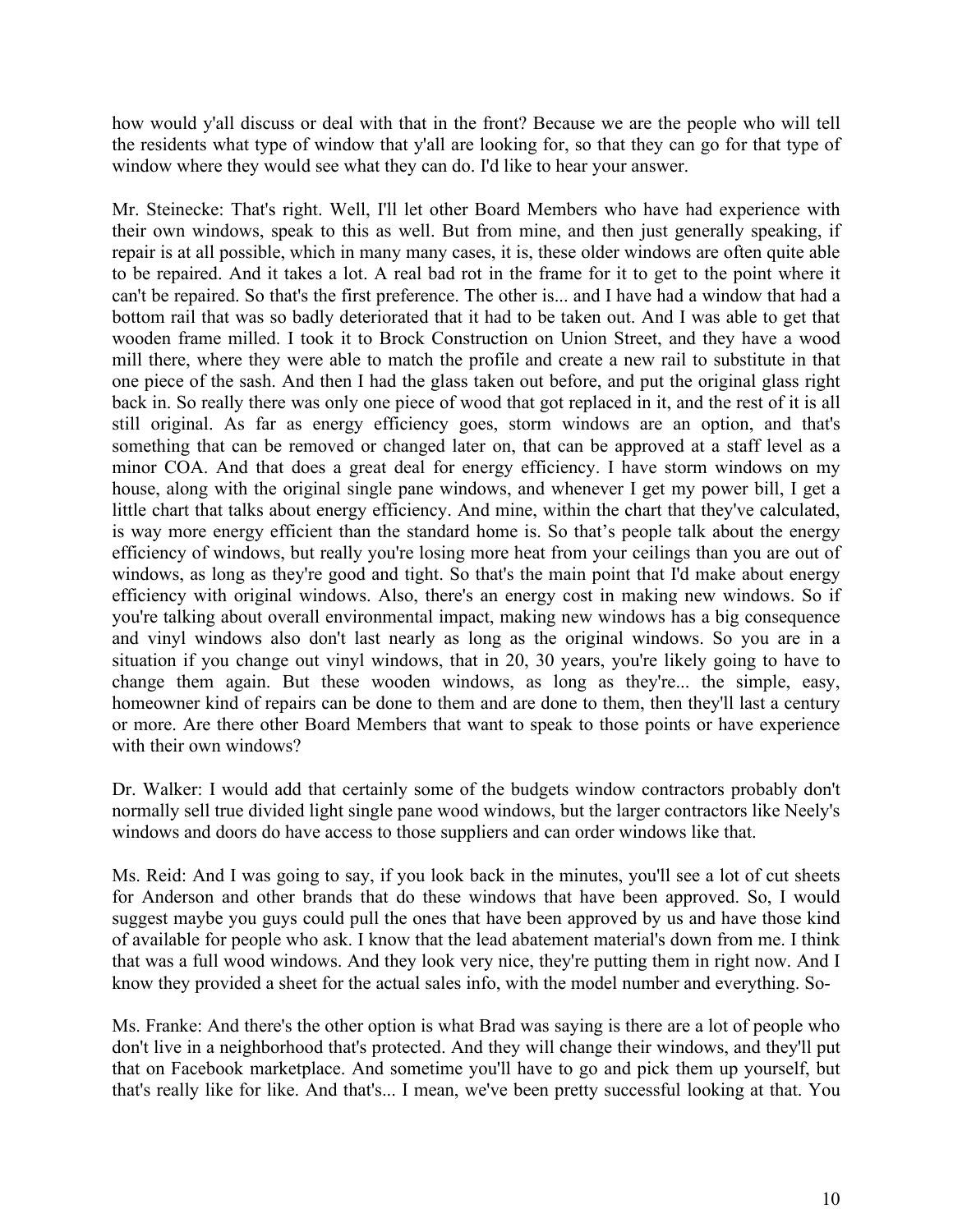have to spend some time on it, and after that you have to work on them of course, because they're not perfect like new, but you get the charm back. So-

Ms. Zhou: Okay, thank you. Yeah, because I mean like as a staff member, I would like to provide the residents who live and who care about their house, who really wanted to maintain their character defining features regarding windows. I really wanted to provide them like different choices of, "Okay, so if you think your windows are repairable, then these are the contractors, or these are the people that you can go for. And if you really don't think that maybe one or two of them are really beyond a repair, and then where can you find a contractor first, and then asking for the price and then before we can file your case for the HARB." I'm just really looking for a list of like whom are the contractors that are validated, and that I can provide to the residents who live in the neighborhood. Yes, this is what I'm looking for. It's just rather than saying "I'm sorry, I don't know any of the contractor and I really don't know any of this."

Ms. Reid: I know that Natalia Rosario had a list of contractors because I would ask her periodically for names, and she had a list of people that they like to work with. There are a lot of people who work in the county, primarily and don't know about the permitting rules and everything. So she... maybe that was just a mental list, unfortunately. But I know that is a really useful thing that people have asked me for as well. So if that doesn't exist, it would be wonderful to know who the contractors are that are really… really work well within the guidelines and understand them.

Ms. Zhou: Okay. Yeah, maybe I can ask or Brad, if you can give me the one that you just mentioned. The address, so that next time, if someone asks me, at least I can provide them with this one. And then that's a starting point.

Mr. Steinecke: Absolutely. Yeah, the folks that I worked with did not do any of the installation. They just did the mill work to cut the piece of the wood to size, and to put it into the window frame. I did all the installation myself in the window frame. As far as like, when the frame has repaired, individual pieces of the wood, I think a lot of people that just have general carpentry experience can work with that to figure that out. But I don't have a specific of anyone I would recommend for that.

Ms. Reid: And the name that Melissa mentioned is Neely's Windows & Doors. And they're the primary family owned window. And maybe not primary, maybe there's another one. This is the one I know, and I think a lot of people know. Neely's Windows & Doors.

Ms. Zhou: Okay.

Ms. Reid: Yeah, a good starting point for anybody I think looking for high quality products.

Mr. Steinecke: That's right. And they definitely do offer single pane, true divided light windows.

Ms. Reid: Yeah, we've seen them come before us before.

Ms. Zhou: Okay. Thank you.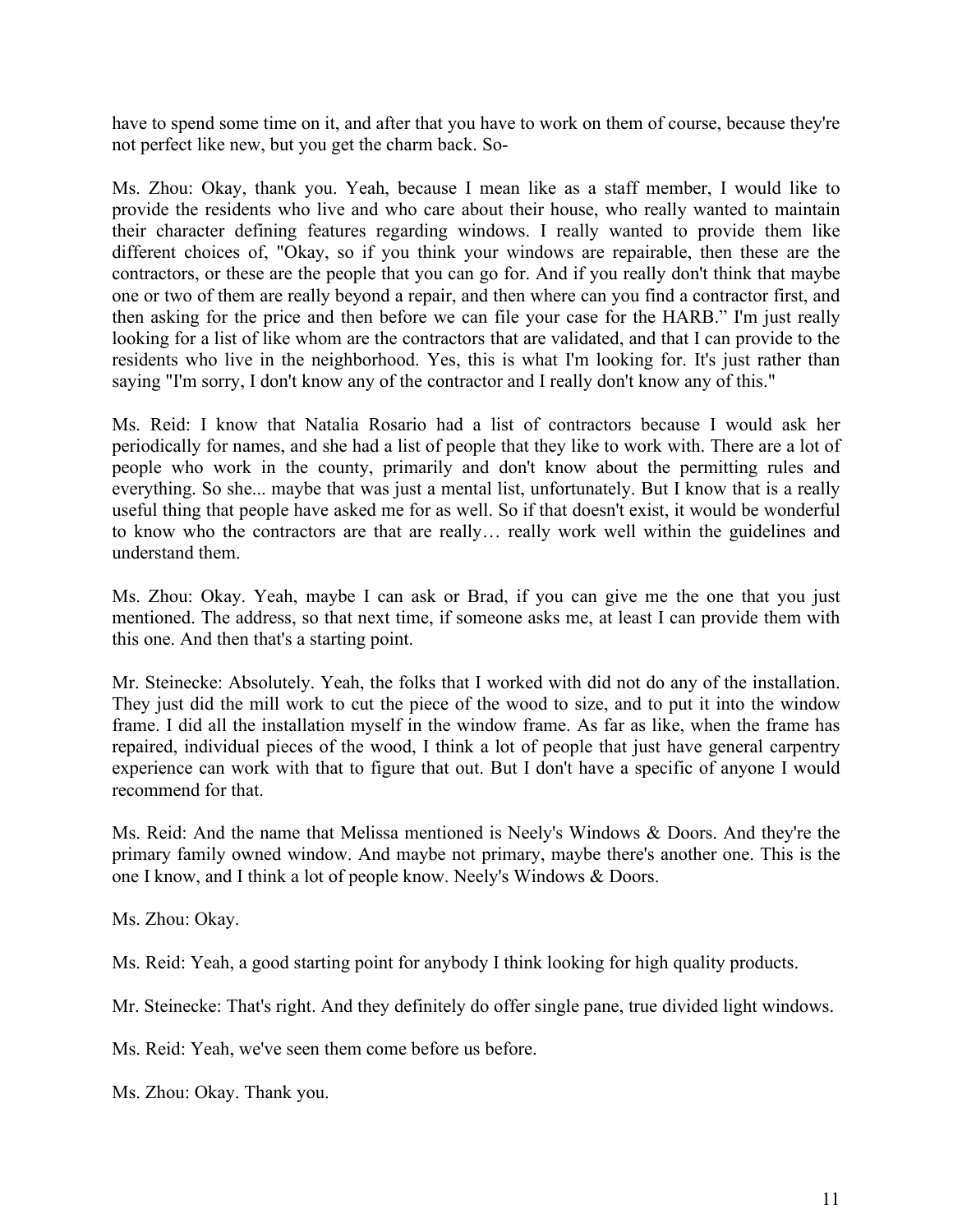Mr. Michels: Hey Brad, quick question while we're talking windows before we end up. We have specifically mentioned single pane divided light windows, which is fine. They do make double pane divided light windows. Have you had those come up? You're opposed to them? Because they make them.

Mr. Steinecke: We had a discussion about them at one point before. The problem that we encountered then was that the muntins. So, the width of the muntins and the upper sashes to accommodate that seal, had to be so wide that it didn't match the profile of the original windows in a way that worked. But I can definitely imagine a situation which it's kind of a one over one window configuration. And the only seals you're talking about are on the full perimeter of each sash. That would be virtually indistinguishable from a single pane. I personally wouldn't have any issue with approving a situation like that.

Mr. Michels: Imagine if you got to four over ones, or eight over ones that I've seen on some houses, that would start taking up a lot of space. The wider...

Mr. Steinecke: Yeah, yeah, because that seal takes up some room, and so to accommodate that on both sides of the muntin, it has to get wide, and it doesn't look right.

Mr. Michels: Right. I'm just curious, all right. Thank you.

Mr. Steinecke: All right, that was our impromptu window discussion, which is fine. I think next on the agenda, we have an update about minor works that have been approved since our previous meeting. If y'all had a chance to look over that, that's included in the agenda. It's just few of them. Looks like all Hampton Heights addresses. Are there any questions for Martin about any of those? Nothing occurs to me.

Ms. Reid: I guess, Martin, is work continuing on 270 Hydrick Street? I've only seen that guardrail go up and I wondered if they had... if you don't have an answer, that's fine. That's the two-story on Hydrick Street that was condemned. It still is condemned as far as I know.

Mr. Livingston: Yes, it's still condemned. I have not heard of any additional work occurring on that one yet.

Mr. Steinecke: Okay. We have some staff updates as well.

Mr. Livingston: We have two comments and then Julie may have additional items. The comprehensive plan final presentations will begin March 29th at 6:00 PM. We'll be making an announcement of that. That will occur by Zoom, as well as in person at the Dr. TK Gregg Recreation Center. And then we'll have four meetings, community meetings, at the Dr. TK Gregg Community Recreation Center, as well as C.C Woodson Recreation Center. And Spartanburg Community College downtown at different times. A poster and information will be sent around to all the Board Members at that time. So hopefully by Monday, we'll have that information I can send it around to everyone. We also would like to announce the retirement of Julie Roland. This will be her last meeting, HARB meeting, but we've sent information out to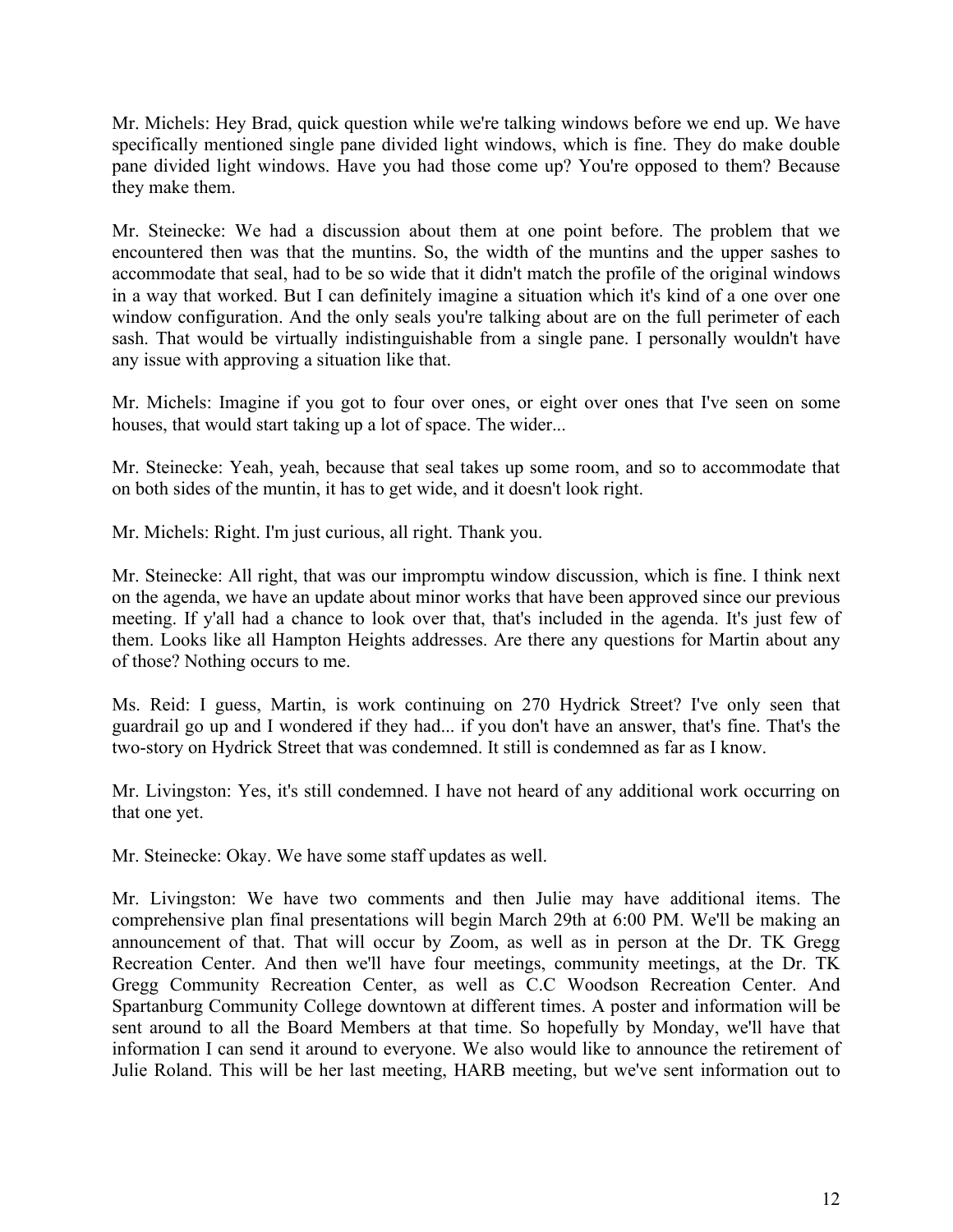many of the boards as well. So I want to commend Julie for her over 35 years of service for the City. I think it's 39.

Mr. Steinecke: That is remarkable. Julie, thank you so much for your services.

Mrs. Roland: Hi Brad, everybody. Can y'all hear?

Mr. Steinecke: Yep.

Mr. Livingston: Yes.

Mrs. Rolland: I'm just real emotional about the whole thing, but I've just had a lot of things, different factors that have gone into this decision. And it's really the best thing for me to do at this time in my life, but I'll miss everybody. And I really look up to all the staff we have and to Martin for coming in and getting the Department back in order more or less. And our Tia and Nan are great to work with. All of y'all, I really respect you all and everything you contribute to the Board and I'm going to miss everybody. And it's been a pleasure to work with you all.

Mr. Michels: Julie, this is Bill Michels.

Mrs. Roland: Okay.

Mr. Michels: You were at the city when I got there, and you were there when I left. And I don't know how you did it, but I greatly appreciate it.

Mrs. Roland: Well thanks.

Dr. Walker: Julie, this is Melissa and thank you for all you've done. You have just been a rock on this Board and we really appreciate you.

Mrs. Roland: Well, thank you very much. I really appreciate all of y'all.

Dr. Leebrick: I agree. Julie, this Rhiannon Leibrick and thank you so much. I feel like you kind of took me under your wing and showed me the ropes. And thank you so much, and I hope that the next chapter is awesome. So you'll be very missed.

Mrs. Roland: Thank you very much.

Ms. Reid: Julie, it's Meg. Thank you so much for all you do. And I think you hold a lot of things together and that's really a miraculous thing to watch someone do. So thank you for all you've done and all you continue to do.

Mrs. Roland: Thank y'all. You're going to make me cry.

Dr. Rodrick: Oh, Julie, don't cry. We're going to miss you very much. Thank you for being such a help to me as a new Board Member.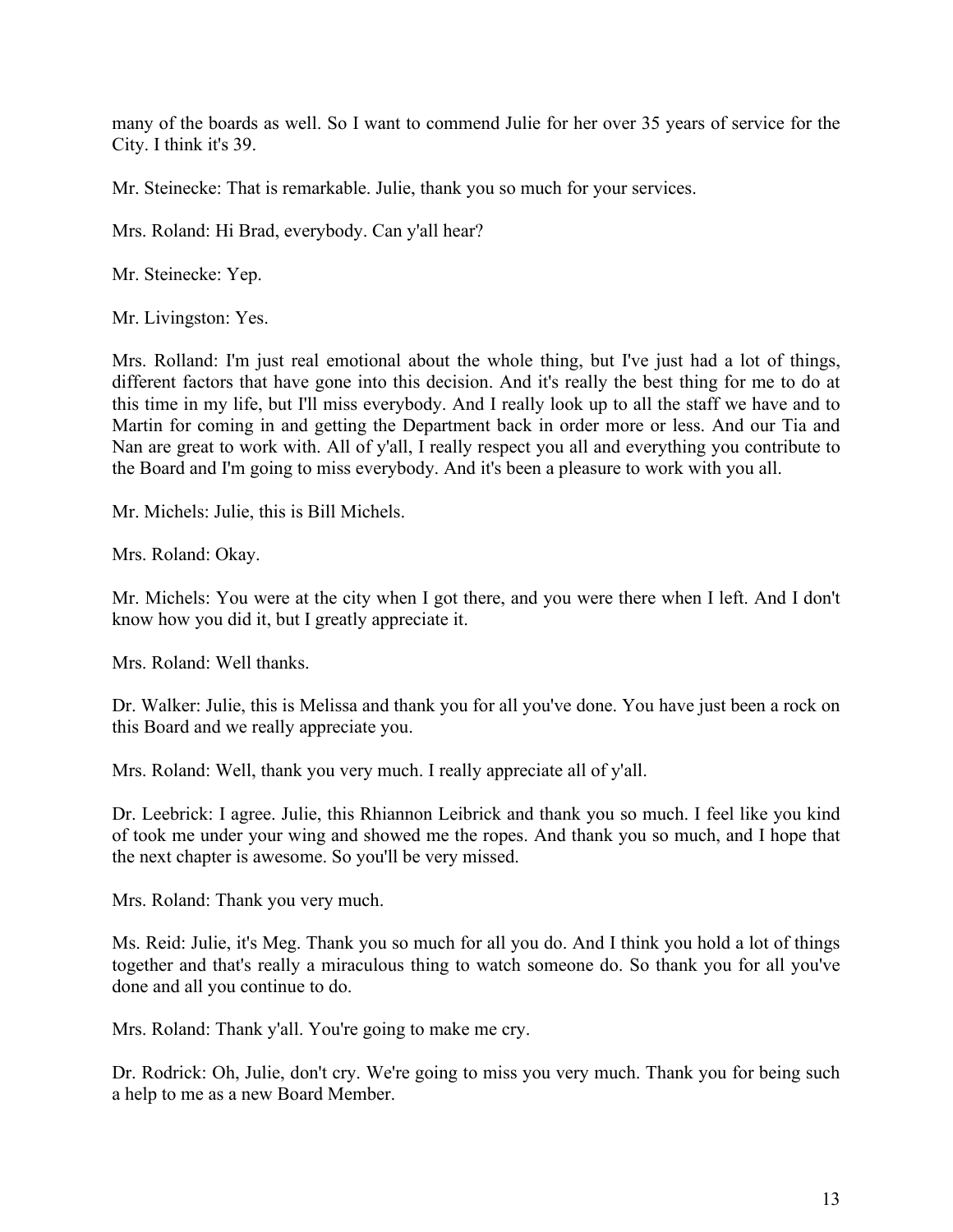Mrs. Roland: Thank you. I love you all, everybody. Thank you so much

Mr. Steinecke: Remarkable service from Julie Roland. Thank you so much. I think you've seen a lot of changes in the City over time as a City staff member. I'm sure 39 years ago, working for the City I'm sure was a very very different experience than it is now. And it's just remarkable what you've contributed through that time. I know I'm very thankful for it. And the City as a whole has benefited from your great communication and just ability to keep or bring order to so much of what these Boards are doing. So thank you.

Mrs. Roland: Thanks Brad. It's only 31 years I think, but-

Mr. Michels: Right.

Mrs. Roland: Thanks.

Mr. Steinecke: So, I wanted to also have the Board discuss a little bit about our meeting formats. So, as I think you've observed in the news that COVID cases continue to decline locally. We're one of the last Boards that continues to meet by Zoom. So if y'all are comfortable, I would support the idea of us moving back to in-person meetings so that we can actually see each other and be in the same room for after all this time. These would be at… in the council chambers, as we used to meet. Is everyone on Board with that or are there concerns that anyone has about that change?

Ms. Reid: I personally would support that and be in favor of it, understanding that we have to be reactive to potential future changes. But I think that it doesn't have to be all or nothing. I think we can go back and proceed with optimism. Until that's not the case…be optimistic.

Ms. Franke: I agree with Meg.

Mr. Michels: I'm here.

Dr. Walker: Me too.

Dr. Rodrick : Yeah.

Dr. Rodrick: I do too. So I would love to see all of you in-person now that I've been on the board for a couple of years. So-

Mr. Steinecke: Yeah, that's right. It's strange to think folks that have been part of this Board for quite a while, have never been part of the meetings that used to be in City Hall. Like that was a whole part of it, I felt like. So…Okay, well, then Martin, if that's all right with y'all, then our April meeting will be at City Hall. Are there any additional updates? We've got something about training. I saw Julie had sent out a couple of options. I think the deadlines for those might have passed. So I don't know that there's more opportunity for folks to sign up, but the State Preservation conference in Columbia is next month. Julie, are there any other things that we need to be aware of regarding training?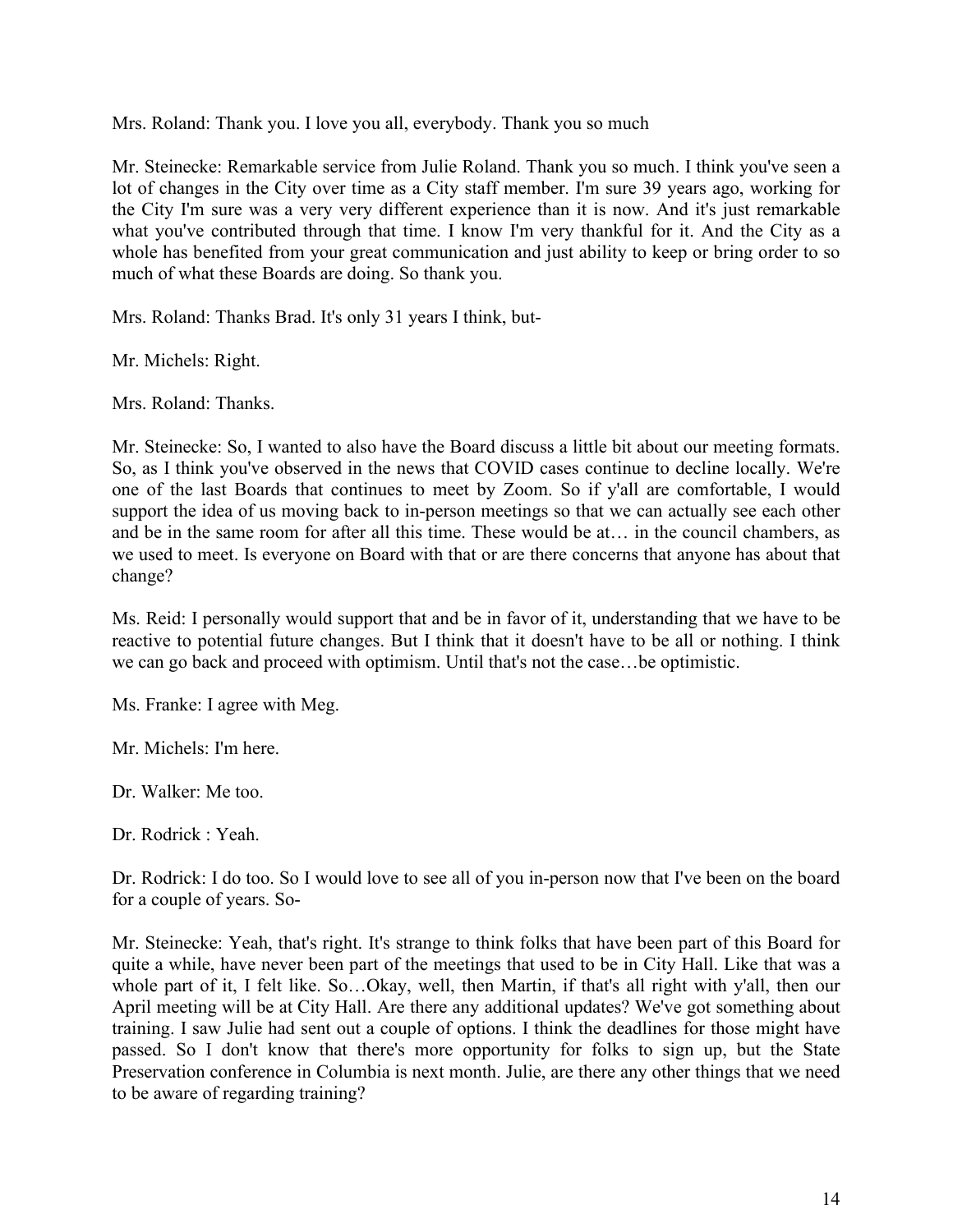Mrs. Roland: I think Tia may have sent out one or two, I may have on the free ones. Y'all need to register yourself. And since my last day will be April 1, but y'all need to... if there's a place that you need to get a certificate, you know regular members are required three hours per year. If you're... I think all of our new Board Members have had theirs maybe except for one, that's going to be getting theirs. Maybe soon before his year is up, but you'll need to let somebody know. I'm not sure he'll be doing that, keeping up with all the Boards and the trainings and all.

Mr. Steinecke: That's right. So, yeah, we'll be diligent about getting those certificates from the various training opportunities so that we can have those officially noted.

Mrs. Roland: Yeah.

Mr. Steinecke: Very good. Are there any other things that folks on the Board think that we ought to discuss before we adjourn?

Ms. Reid: I mentioned it, but I wanted to raise that the lead abatement is actually happening two doors down from me. We approved that if you remember. I think it was on March last year and then they came back because they didn't have samples. I think that was how it went. And we approved the replacement of wood windows and some, a lot of paint scraping stuff they're also doing. But I think the main thing that we approved were the windows.

And that was a very different case than the roof case in that it was kind of all over the house. And anyway, they are almost a year later, but they are working right now and it looks like ET over there in terms of hazmat level. But it seems to be really diligently working and scraping everything. And it's a big team and they've been working for the last seven or eight days. So anyway, it's remarkable to watch and see that having talked so much about the City lead abatement program. So, anyway, I just wanted to report that I'm watching them working and seeing the other side of it, and I'm really glad that the program exists in our City.

Mr. Steinecke: Very good.

Mr. Michels: Oh one quickie. My wife had noticed today, the lot at the bottom of the street on Hydrick Street where we had the builder come to us, and we pretty much rejected everything he sent. He had bought both those lots at the bottom of the block. Apparently both of those lots are now for sale again. So if either one of y'all want to buy a lot on Hampton, on Hydrick for \$43,000 each, you're more than welcome to come over and join. But so apparently, he won't be coming back since he put a lot up for sale.

Mr. Steinecke: I noticed that too. I think it is more than they were just a couple years ago, but that's how these things go.

Mr. Michels: Yeah, that's true. I just wanted to just know that unfortunately, we're not going to have anything going on down there for a while, at least.

Mr. Steinecke: Are there any particular updates about the other new built that we approved from.... I think Mr. Sammy, that was more on the top of the hill?